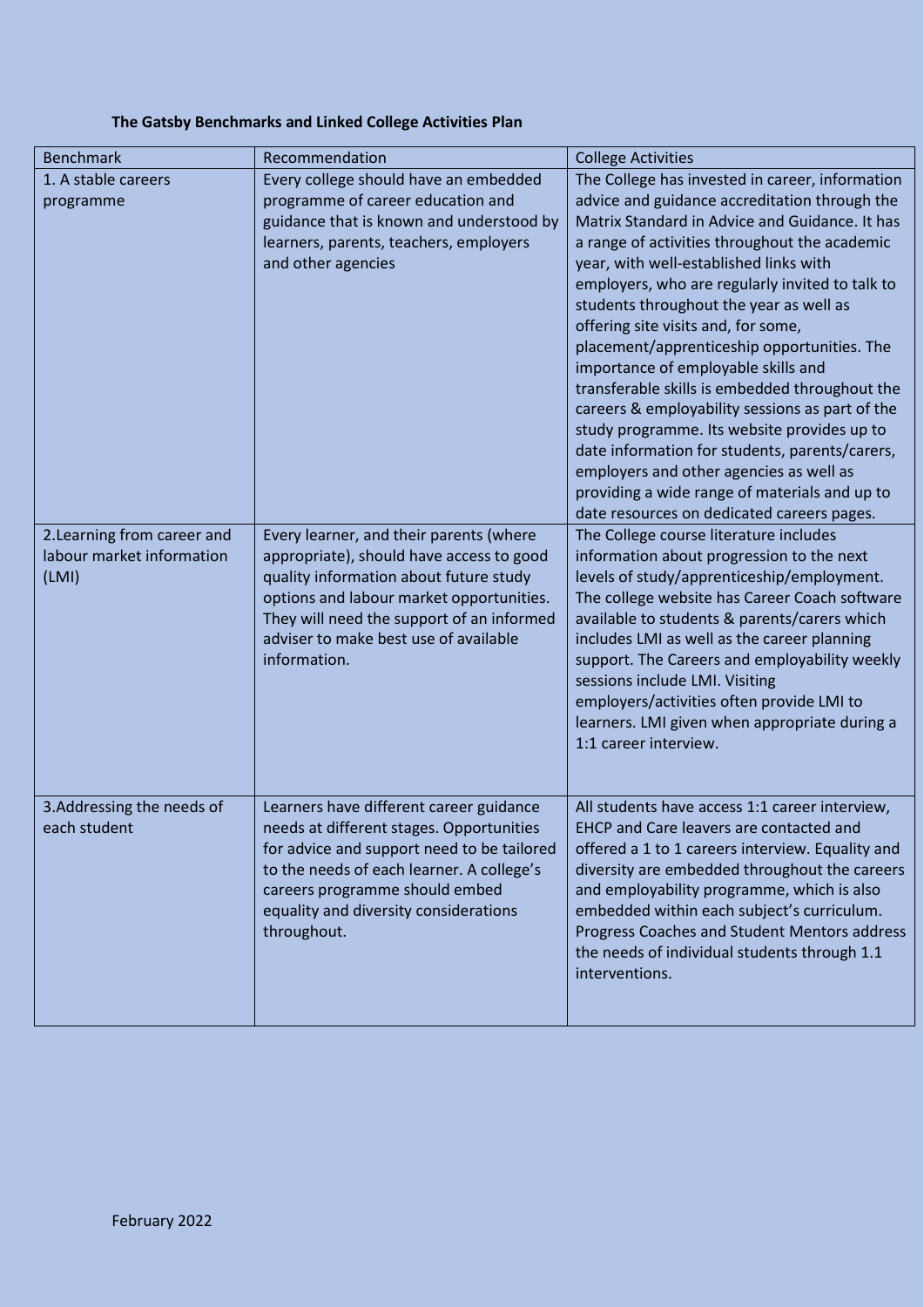| 4. Linking curriculum learning<br>to careers       | All subject staff should link curriculum<br>learning with careers, even on courses<br>which are not specifically occupation led.<br>For example, STEM subject staff should<br>highlight the relevance of STEM subjects<br>for a wide range of future career paths.<br>Study programmes should also reflect the<br>importance of maths and English as a key<br>expectation from employers | All vocational tutors are industry professionals<br>so link learning to real work experiences. The<br>importance of English and maths is embedded<br>within the study programme as part careers &<br>employability sessions. All students have<br>regular opportunities for meaningful<br>encounters with employers, and HE providers,<br>students have the opportunity to explore their<br>options beyond college.                                                                                  |
|----------------------------------------------------|------------------------------------------------------------------------------------------------------------------------------------------------------------------------------------------------------------------------------------------------------------------------------------------------------------------------------------------------------------------------------------------|------------------------------------------------------------------------------------------------------------------------------------------------------------------------------------------------------------------------------------------------------------------------------------------------------------------------------------------------------------------------------------------------------------------------------------------------------------------------------------------------------|
| 5. Encounters with employers<br>and employees      | Every learner should have multiple<br>opportunities to learn from employers<br>about work, employment and the skills<br>that are valued in the workplace. This can<br>be through a range of enrichment<br>activities, including visiting speakers,<br>mentoring and enterprise schemes, and<br>should include learners' own parttime<br>employment where it exists.                      | Cross college areas have well established links<br>with employers, who are regularly invited to<br>talk to students throughout the year as well as<br>offering site visits and, for some,<br>placement/apprenticeship opportunities. The<br>importance of employable skills and<br>transferable skills is embedded throughout the<br>careers & employability sessions as part of the<br>study programme.                                                                                             |
| 6. Experiences of workplaces                       | Every learner should have first-hand<br>experiences of the workplace through<br>work visits, work shadowing and/or work<br>experience to help their exploration of<br>career opportunities and expand their<br>networks.                                                                                                                                                                 | Many of the College's courses have a<br>mandatory work placement that students must<br>satisfactorily complete to pass their course.<br>Students are encouraged to find their own<br>work placement as part of the preparing them<br>for the world of work with support offered if<br>needed. Many students have part time<br>employment, and for those who do not are<br>supported in their search as well as<br>opportunities for virtual work experience and<br>insight experiences are promoted. |
| 7. Encounters with further<br>and higher education |                                                                                                                                                                                                                                                                                                                                                                                          | All students are provided with meaningful<br>encounters HE providers, with support to<br>attend university open days. 1.1 support<br>through the career's advisor and through the<br>Careers & employability, help prepare students<br>for university The College's careers &<br>employability sessions includes events to<br>support both National Apprenticeship Week<br>and National Careers Week.                                                                                                |
| 8. Personal guidance                               | Every learner should have opportunities<br>for guidance interviews with a career's<br>adviser, who could be internal (a member<br>of college staff) or external, provided they<br>are trained to an appropriate level. These<br>should be available for all learners                                                                                                                     | All students have access to book a 1:1 career<br>interview with the College's Careers Advisor.<br>Staff can also make referrals interviews or at<br>any other times they identify a student might<br>need support. New applicants are able to book<br>appointments to discuss courses that they may                                                                                                                                                                                                  |